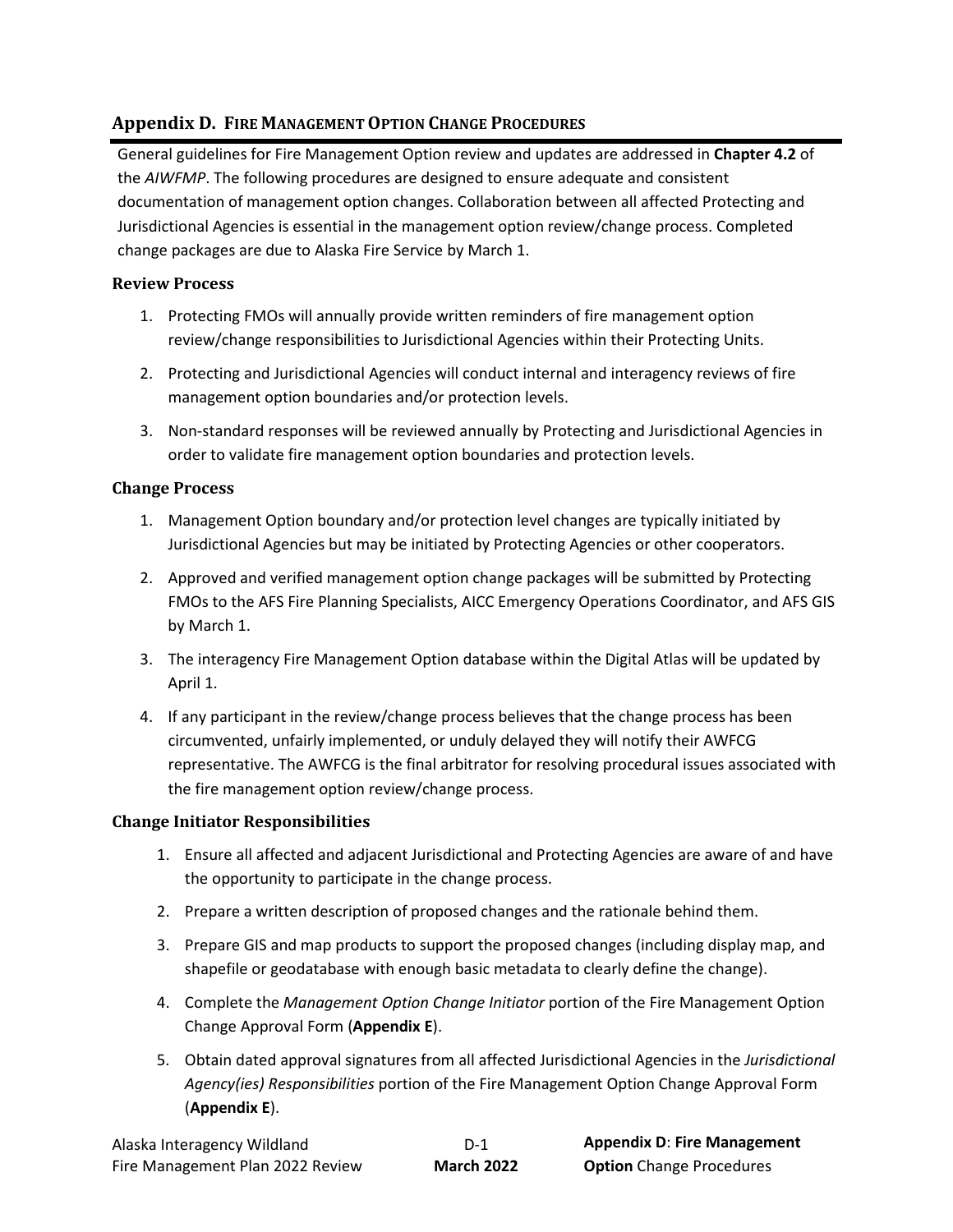- 6. Submit a complete change package to the appropriate Protecting FMO for final review and certification before March 1.
- 7. Be prepared to answer questions and provide additional data upon request.

## **Jurisdictional Agency Responsibilities**

- 1. Provide values data as needed to support the proposed change and communicate jurisdictional concerns regarding proposed changes.
- 2. Assist with change package preparation.
- 3. Jurisdictional Agencies must approve all management option boundary and/or protection level changes within their jurisdiction by signing and dating within the *Jurisdictional Agency(ies) Responsibilities* portion of the Fire Management Option Change Approval Form (**Appendix E**).

## **Protecting Agency Responsibilities**

- 1. All management option boundaries and/or protection level changes will be reviewed by the affected Protecting FMO(s) to determine whether they are operationally feasible. Protecting FMOs may propose modifications to the change proposal if feasibility concerns are identified. Ideally, Protecting FMOs are provided an opportunity to provide feedback early in the change process.
- 2. If the proposed change involves more than one Protection Area, one Protecting FMO will be identified to coordinate the process.
- 3. The Protecting FMO signs and dates the Fire Management Option Change Approval Form (**Appendix E**) after verifying that:
	- a. The submitted fire management option boundary and/or protection level changes are operationally feasible.
	- b. The required notifications have been completed.
	- c. The Fire Management Option Change Approval Form (**Appendix E**) has been completed and all required signatures have been obtained.
	- d. All required GIS data and map products are included with the change package.
- 4. The Protecting FMO submits the completed change package (see **Appendix E** for details). The deadline for submitting the completed change package is March 1.
- 5. The Protecting FMO will be responsible for notifying all affected Jurisdictional Agencies that the changes have taken effect and for ensuring that any local Protecting Unit map products are updated with the approved changes.

#### **BLM-Alaska Fire Service and AICC Responsibilities**

1. Changes to the Digital Atlas will be processed by the Alaska Fire Service GIS staff. Electronic archives of historical fire management option data will be maintained. Questions about